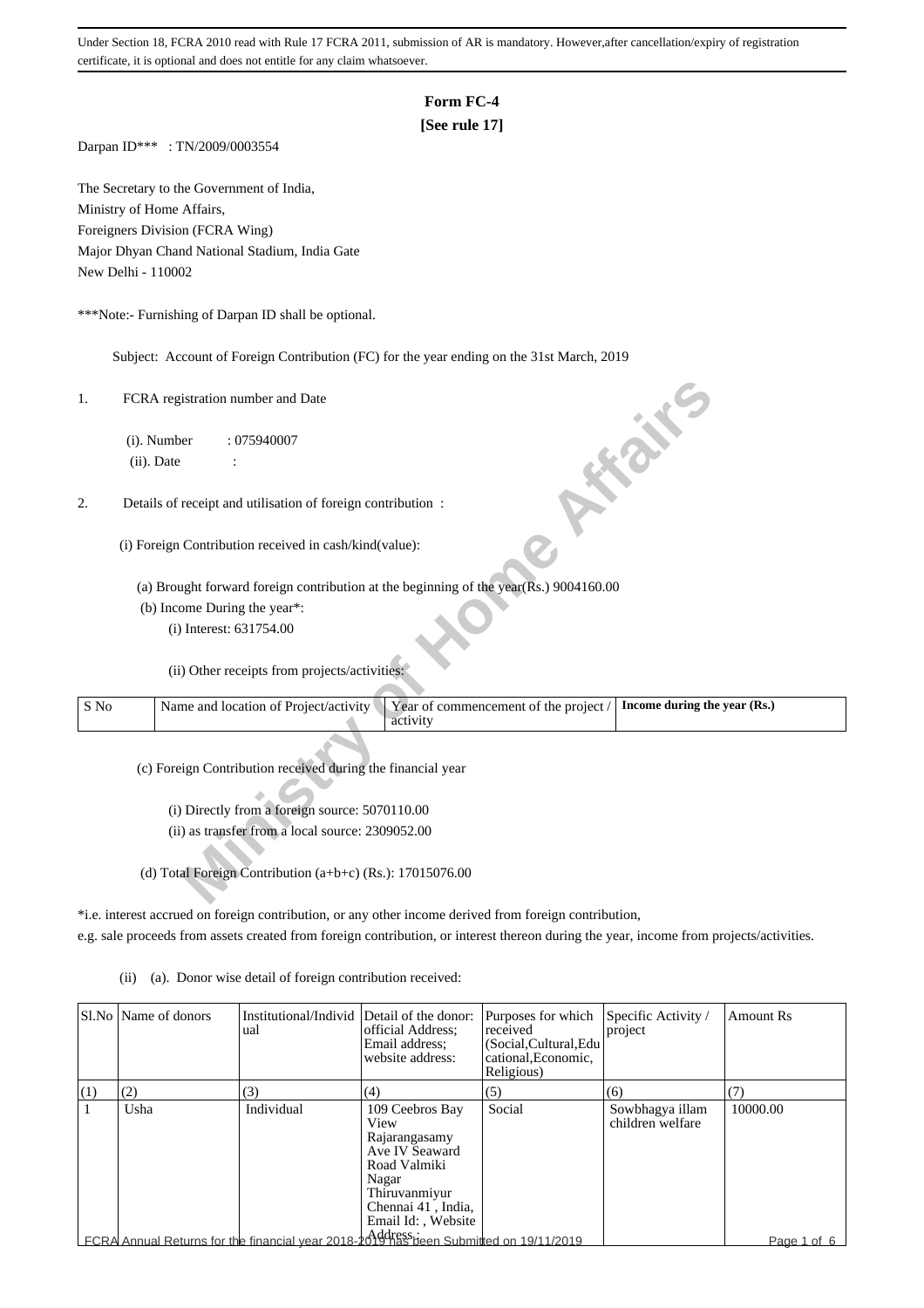|                | Sl.No Name of donors                        | Institutional/Individ Detail of the donor:<br>ual | official Address;<br>Email address:<br>website address:                                                                                                                                                                      | Purposes for which<br>received<br>(Social, Cultural, Edu<br>cational, Economic,<br>Religious) | Specific Activity /<br>project                                                                                                                              | <b>Amount Rs</b> |
|----------------|---------------------------------------------|---------------------------------------------------|------------------------------------------------------------------------------------------------------------------------------------------------------------------------------------------------------------------------------|-----------------------------------------------------------------------------------------------|-------------------------------------------------------------------------------------------------------------------------------------------------------------|------------------|
| $\overline{c}$ | <b>Voluntary Action</b><br>Network of India | Institutional                                     | Social<br>Vani House 7 PSP<br>Pocket Sector 8<br>Dwarka New Delhi<br>110077, India,<br>Email Id:, Website<br>Address:                                                                                                        |                                                                                               | General                                                                                                                                                     | 127383.00        |
| 3              | T.Arumugam                                  | Individual                                        | No.35,<br>Sriniasanagar,<br>Ranjani Illam,<br>Kalaimahal<br>Colony,<br>Gandhigram,<br>India, Email Id:,<br>Website Address:                                                                                                  | Social                                                                                        | Sowbhagya illam<br>chidlren welfare                                                                                                                         | 10011.00         |
| $\overline{4}$ | India Literacy<br>Project                   | Institutional                                     | 3rd floor Narayani<br>Apartments, 27, 2nd<br>cross.<br>Ramakrishnappa<br>Layout, Geddalahall<br>i,Sanjaynagar,Bang<br>alore-560094,<br>India, Email Id:,<br>Website Address:                                                 | Educational                                                                                   | <b>EDUCATIONAL</b>                                                                                                                                          | 471670.00        |
| 5              | Cognizant<br>Foundation                     | Institutional                                     | 6th Floor Menon<br>Eternity No 165<br>110 St Mary Road<br>Alwarpet Chennai<br>600018, India,<br>Email Id:, Website<br>Address:                                                                                               | Social                                                                                        | PURCHASE OF<br><b>HOSPITAL</b><br><b>EQUIPMENT</b><br>AND AMC<br><b>EXPENSES</b>                                                                            | 1689988.00       |
| 6              | Urike Lorenson                              | Institutional                                     | Patengemeinschaft<br>Germany Through<br>Patengemeinschaft<br>for Hungering<br>Children.<br>Ombalayil<br>Buildings,<br>Kolenchery P.O. -<br>682311, Ernakulam<br>Dist., Kerala,<br>Germany, Email<br>Id:, Website<br>Address: | Educational                                                                                   | <b>GANDHIGRAM</b><br><b>SANTHI HIGHER</b><br><b>SECONDARY</b><br><b>SCHOOL FOR</b><br>THE HEARING<br><b>IMPAIRED</b><br><b>REGULAR</b><br><b>ACTIVITIES</b> | 1053490.00       |
| $\overline{7}$ | Mr Rayonier                                 | Individual                                        | Level 5 32-34<br>Mohuhu crescent<br>Auckland-1010<br>Post box-283 New<br>Market Auckland-<br>1149 New Zeland,<br>New Zealand,<br>Email Id:, Website<br>Address:                                                              | Social                                                                                        | Sowbhagya Illam<br>Children welfare                                                                                                                         | 72475.00         |
| 8              | The Murthy Nayak<br>Foundation              | Institutional                                     | 11, Cool Springs<br>Court Lutherville,<br>MD 21093 USA,<br>United States of<br>America, Email Id:<br>, Website Address :                                                                                                     | Social                                                                                        | Sowbhagya Illam<br>Children welfare                                                                                                                         | 308416.00        |
| 9              | Srinivasan<br>Ramanujam                     | Individual                                        | 103 Charles Hill<br>Court Santa Cruz<br>California 95065<br>USA, United<br>States of America,<br>Email Id:, Website<br>Address:                                                                                              | Social                                                                                        | Sowbhagya Illam<br>Children Welfare                                                                                                                         | 14335.00         |
| 10             | Sphere of Gratitude                         | Institutional                                     | 26703 Valleyside,<br>Dr.Katy, TX77494<br>United States of<br>America, Email Id:<br>Website Address:                                                                                                                          | Social                                                                                        | Sowbhagya Illam<br>Children Welfare                                                                                                                         | 50000.00         |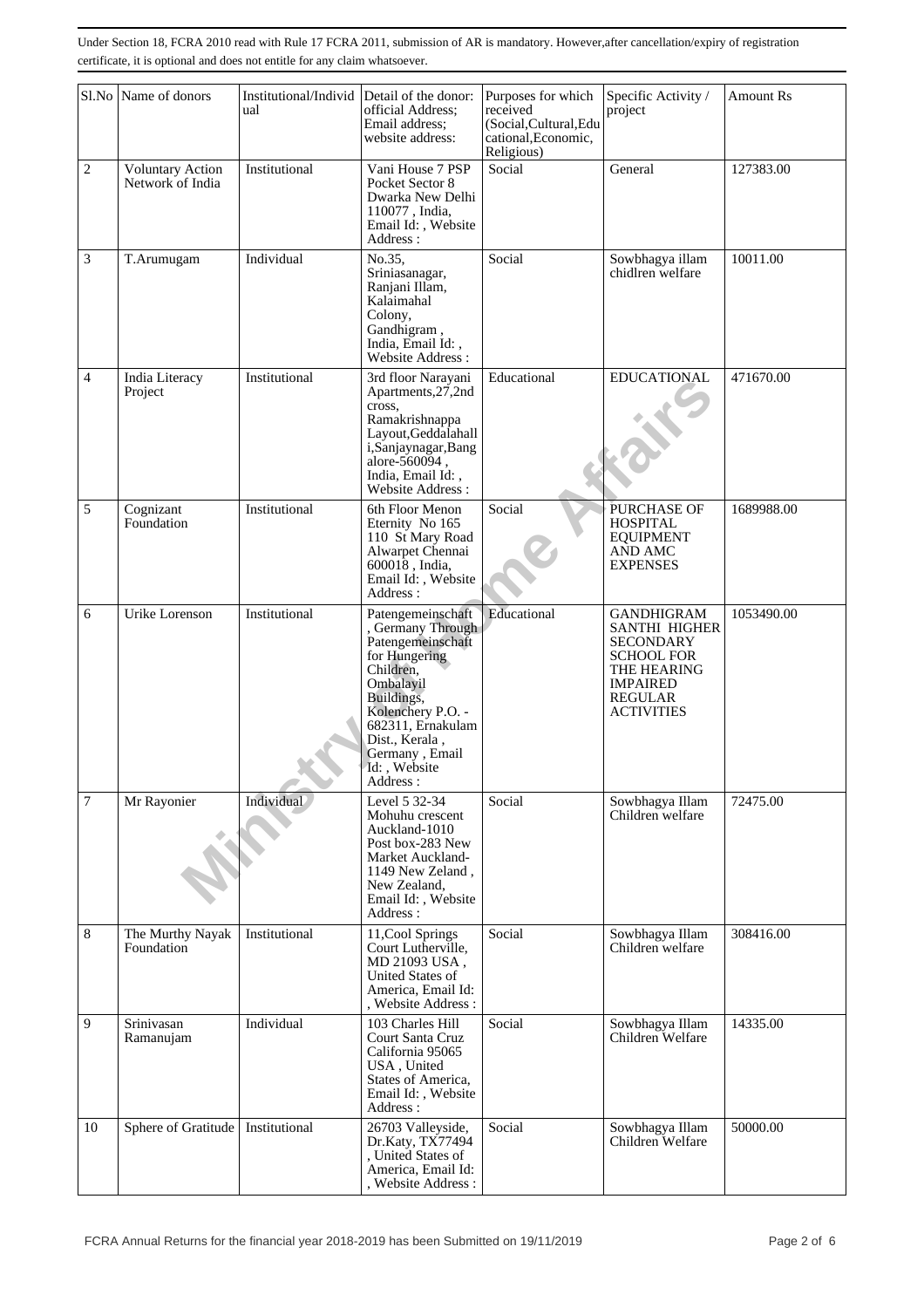|    | Sl.No Name of donors                                                      | Institutional/Individ<br>ual | Detail of the donor:<br>Purposes for which<br>official Address:<br>received<br>(Social, Cultural, Edu<br>Email address:<br>cational, Economic,<br>website address:<br>Religious) |        | Specific Activity /<br>project                                                                        | <b>Amount Rs</b> |
|----|---------------------------------------------------------------------------|------------------------------|----------------------------------------------------------------------------------------------------------------------------------------------------------------------------------|--------|-------------------------------------------------------------------------------------------------------|------------------|
| 11 | Silicon Valley<br>Foundation                                              | Institutional                | Educational<br>2440 West El<br>Camino Real Suite<br>300 Mountain<br>View CA 94040,<br>United States of<br>America, Email Id:<br>, Website Address :                              |        | school building<br>construction and<br>other educational<br>purpose                                   | 2401640.00       |
| 12 | Ramya Sankaran                                                            | Individual                   | 16347 Pinto Ridge<br>Drive Sandiego CA<br>, United States of<br>America, Email Id:<br>, Website Address:                                                                         | Social | Sowbhagya illam<br>children welfare                                                                   | 43890.00         |
| 13 | Naresh Rajagopal                                                          | Individual                   | 220, Fairway<br>Drive, Apt<br>08, Chattam, Illinois,<br>USA, United<br>States of America,<br>Email Id:, Website<br>Address:                                                      | Social | Sowbhagya illam<br>Children Welfare                                                                   | 20000.00         |
| 14 | Maria Magdalena<br>Pons Tugores                                           | Individual                   | No.14, 07310,<br>Campanet, Balearic<br>Islands (Spain),<br>Spain, Email Id:,<br>Website Address:                                                                                 | Social | <b>KASTURBA</b><br>HOSPITAL -<br>BABY<br><b>ADAPTION FEE</b><br>FOR FOREIGN<br><b>ADAPTION</b>        | 358875.00        |
| 15 | <b>LUTHERN</b><br><b>SOCIAL</b><br><b>SERVICES OF</b><br><b>MINNESOTA</b> | Institutional                | 2485 Como<br>Avenue Saint Paul<br>MN 55108, United<br>States of America,<br>Email Id:, Website<br>Address:                                                                       | Social | <b>KASTURBA</b><br>HOSPITAL -<br>BABY<br><b>ADAPTION FEE</b><br><b>FOR FOREIGN</b><br><b>ADAPTION</b> | 338000.00        |
| 16 | Harish Nim                                                                | Individual                   | 1, Lutheran Road,<br>Singapore-267744,<br>Singapore, Email<br>Id: , Website<br>Address :                                                                                         | Social | <b>KASTURBA</b><br><b>SEVIKASHRAM</b><br><b>BUILDING</b><br><b>PURPOSE</b>                            | 105529.00        |
| 17 | Global Giving<br>Foundation                                               | Institutional                | 1110 Vermont Ave<br>NW, Ste 550<br>Washigton DC<br>20005, USA,<br>United States of<br>America, Email Id:<br>, Website Address:                                                   | Social | Kasturba<br>Sevikashram<br>Children welfare                                                           | 135555.00        |
| 18 | DR L Raja<br>Rajeswari                                                    | Individual                   | W/O Mr R M<br>Rangaswamy<br>Block 322<br>Sewbawang Close<br>06-295 Singapore<br>750322,<br>Singapore, Email<br>Id:, Website<br>Address:                                          | Social | <b>GENERAL</b>                                                                                        | 25000.00         |
| 19 | Dr B Selvaraj                                                             | Individual                   | Lot 80 81 82<br>Bandar Parit Bunga<br>Daerah Ledang<br>84000 Munar Johor<br>Malaysia,<br>Malaysia, Email Id:<br>, Website Address:                                               | Social | Sowbhagya illam<br>children welfare                                                                   | 5000.00          |
| 20 | Dhileepan                                                                 | Individual                   | <b>Block C Flat C2</b><br>Moonfair Mansion<br>II Stuppes Road<br>Hong Kong, Hong<br>Kong, Email Id:,<br>Website Address:                                                         | Social | Sowbhagya illam<br>children welfare                                                                   | 36000.00         |
| 21 | Mrs Carol Lyndon                                                          | Individual                   | 90 yateley Gercent<br>B42 1JQ Great Bar<br>Birmingham<br>England, United<br>Kingdom, Email<br>Id:, Website<br>Address:                                                           | Social | Sowbhagya illam<br>children welfare                                                                   | 27154.00         |

FCRA Annual Returns for the financial year 2018-2019 has been Submitted on 19/11/2019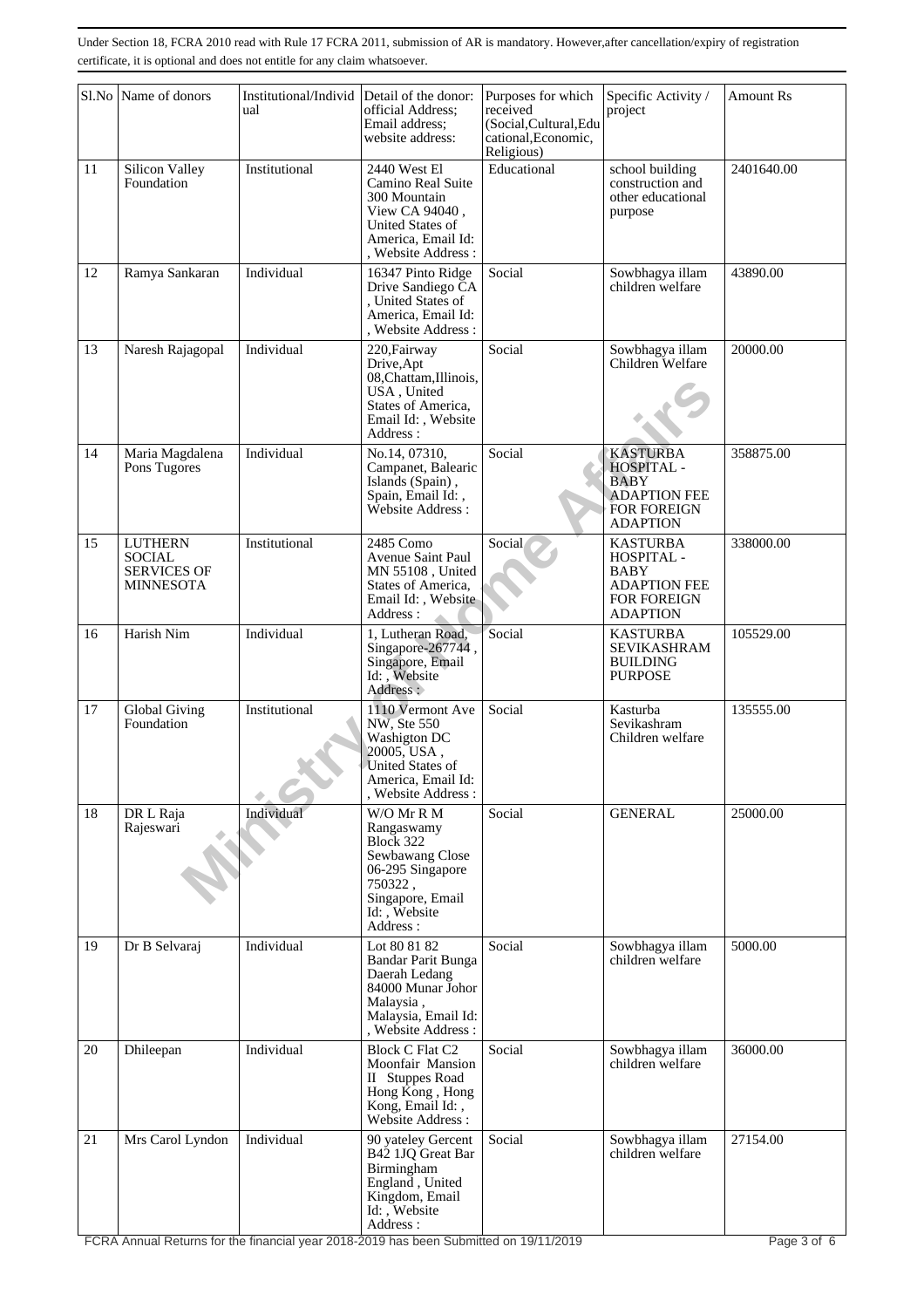|    | Sl.No   Name of donors | Institutional/Individ Detail of the donor:<br>ual | official Address:<br>Email address:<br>website address:                                                                                                                | Purposes for which<br>received<br>(Social, Cultural, Edu<br>cational, Economic,<br>Religious) | Specific Activity /<br>project      | Amount Rs |
|----|------------------------|---------------------------------------------------|------------------------------------------------------------------------------------------------------------------------------------------------------------------------|-----------------------------------------------------------------------------------------------|-------------------------------------|-----------|
| 22 | Barbin Alexander       | Individual                                        | Social<br>Rayonier New<br>Zealand Limited,<br>Level 5, 32-34<br>Mahuhu Crescent,<br><b>Auckland Central</b><br>$1010$ , New<br>Zealand, Email Id:,<br>Website Address: |                                                                                               | Sowbhagya illam<br>children welfare | 69750.00  |
| 23 | Babu Rao               | Individual                                        | BLK 267#20-03<br>Toh Guan Road<br>Singapore,<br>Singapore, Email<br>Id:, Website<br>Address:                                                                           | Social                                                                                        | Sowbhagya illam<br>children welfare | 5001.00   |

| Sl.No | Purpose     | Amount     |
|-------|-------------|------------|
|       | Educational | 3455130.00 |
|       | Social      | 1614980.00 |

|              | (b) Cumulative purpose-wise amount of all foreign contribution donation received :                                                                              |           |                  |                                          |                                                                                                                                                                                             |         |          |         |                |                                                                                                                                                                                                                                                                                  |
|--------------|-----------------------------------------------------------------------------------------------------------------------------------------------------------------|-----------|------------------|------------------------------------------|---------------------------------------------------------------------------------------------------------------------------------------------------------------------------------------------|---------|----------|---------|----------------|----------------------------------------------------------------------------------------------------------------------------------------------------------------------------------------------------------------------------------------------------------------------------------|
| Sl.No        | Purpose                                                                                                                                                         |           |                  |                                          |                                                                                                                                                                                             | Amount  |          |         |                |                                                                                                                                                                                                                                                                                  |
| $\mathbf{1}$ | Educational                                                                                                                                                     |           |                  |                                          | 3455130.00                                                                                                                                                                                  |         |          |         |                |                                                                                                                                                                                                                                                                                  |
| $\sqrt{2}$   | Social                                                                                                                                                          |           |                  | 1614980.00                               |                                                                                                                                                                                             |         |          |         |                |                                                                                                                                                                                                                                                                                  |
| 3.           | Details of Utilization of foreign contribution:<br>(a) Details of activities/projects for which foreign contribution has been received and utilised (in rupees) |           |                  |                                          |                                                                                                                                                                                             |         |          |         |                |                                                                                                                                                                                                                                                                                  |
| Sl. No.      | Name of<br>project/acti ocation<br>vity                                                                                                                         | Address/L | Previous Balance |                                          | Receipt during the year                                                                                                                                                                     |         | Utilised |         | <b>Balance</b> |                                                                                                                                                                                                                                                                                  |
|              |                                                                                                                                                                 |           | In cash          | In Kind                                  | In cash                                                                                                                                                                                     | In Kind | In cash  | In Kind | In cash        | In Kind                                                                                                                                                                                                                                                                          |
| (1)          | (2)                                                                                                                                                             | (3)       | (4)              | (5)                                      | (6)                                                                                                                                                                                         | (7)     | (8)      | (9)     | (10)           | (11)                                                                                                                                                                                                                                                                             |
|              | (b) Details of utilisation of foreign contribution:                                                                                                             |           |                  | (Regulation) Rules, 2011 (Rs.):178108.00 | (i) Total Utilisation** for projects as per aims and objectives of the association (Rs.):2233316.00<br>(ii) Total administrative expenses as provided in rule 5 of the Foreign Contribution |         |          |         |                | ** It is affirmed that the utilisation of foreign contribution is not in contravention of the provisions contained in the Foreign<br>Contribution(Regulation) Act, 2010 (42 of 2010) and more particularly in section 9 and section 12 of the Act which, inter-alia, states that |
|              | the acceptance of foreign contribution is not likely to affect prejudicially                                                                                    |           |                  |                                          |                                                                                                                                                                                             |         |          |         |                |                                                                                                                                                                                                                                                                                  |

(A) the soverignty and integrity of india; or.

(B) the security, strategic, scientific or echnomic interest of the state; or

(C) the public interest; or

- (D) freedom or fairness of election to any legistature; or
- (E) friendly relations with any foreign state; or

(F) harmony between religious, racial, social, lingusitic or relgional groups, castes or communities.

| Sl. No. | Activity in the name of Association | Details                   | Purpose                     | Total (in Rs.) |
|---------|-------------------------------------|---------------------------|-----------------------------|----------------|
| (i)     | Creation of movable assests         | <b>Hospital Equipment</b> | for usage of<br>patients    | 1498000.00     |
| (ii)    | Creation of movable assests         | Furniture                 | children education<br>usage | 32790.00       |
| (iii)   | Creation of Immovable assests       | buildings                 | for Schools                 | 1963760.00     |

(c) Total purchase of fresh assets (Rs.)

FCRA Annual Returns for the financial year 2018-2019 has been Submitted on 19/11/2019

Page 4 of 6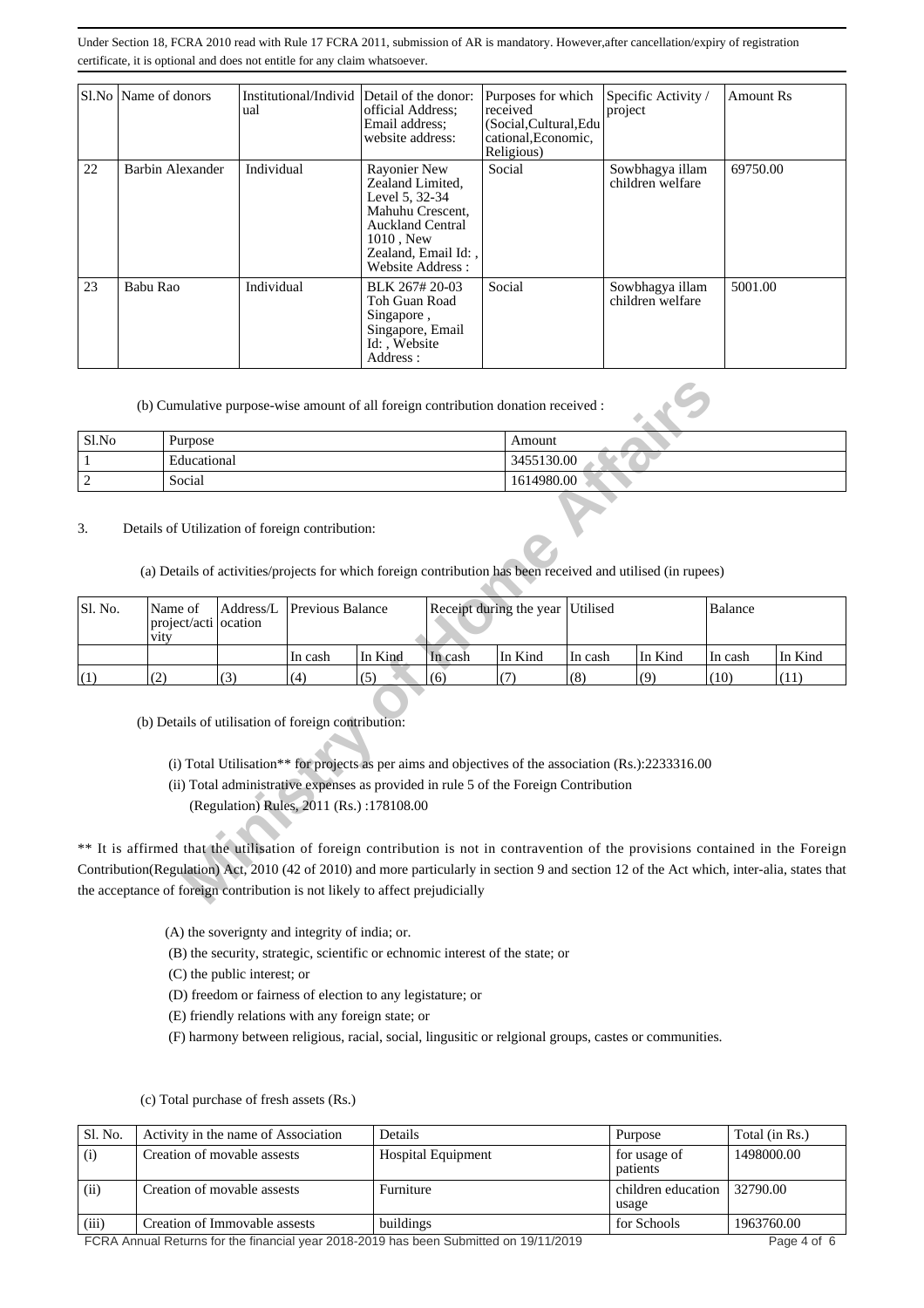| (iv) | Creation of movable assests | computer, Laptop and Printer | School students<br>usage | 151334.00  |
|------|-----------------------------|------------------------------|--------------------------|------------|
| (v)  | Creation of movable assests | Solar Equipment              | School usage             | 29000.00   |
| (vi) | Creation of movable assests | Other Equipments             | School Usage             | 131930.00  |
|      | Total                       |                              |                          | 3806814.00 |

#### (d) FC transferred to other associations

| Sl.<br>No. | association<br>.var<br>ОI<br>ПC<br>$\mathbf{d} \mathbf{d}$ | Date | urpose <sup>7</sup> | <br>.mouni |
|------------|------------------------------------------------------------|------|---------------------|------------|
| . .        | $\overline{\phantom{0}}$                                   |      |                     | . J        |

#### (e) Total utilisation In the year  $(Rs.)(b+c+d)$  6218238.00

### 4. Details Of unutilised foreign contribution:

## (i) Total FC invested in term Deposits (Rs.):

| 4.                         |                 | Details Of unutilised foreign contribution:   |                                                                                                                                                                                                                                              |        |      |                        |                   |     |                            |
|----------------------------|-----------------|-----------------------------------------------|----------------------------------------------------------------------------------------------------------------------------------------------------------------------------------------------------------------------------------------------|--------|------|------------------------|-------------------|-----|----------------------------|
|                            |                 | (i) Total FC invested in term Deposits (Rs.): |                                                                                                                                                                                                                                              |        |      |                        |                   |     |                            |
| Sl. No.                    | Details         |                                               |                                                                                                                                                                                                                                              |        |      | Total(in Rs.)          |                   |     |                            |
| (i)                        |                 | Opening Balance of FD                         |                                                                                                                                                                                                                                              |        |      | 5490909.00             |                   |     |                            |
| (ii)                       |                 | FD made during the year                       |                                                                                                                                                                                                                                              |        |      | 19005.00               |                   |     |                            |
| (iii)                      |                 | Less: realisation of previous FD              |                                                                                                                                                                                                                                              |        | 0.00 |                        |                   |     |                            |
|                            |                 | Closing balance of FD                         |                                                                                                                                                                                                                                              |        |      | 5509914.00             |                   |     |                            |
| 5.<br>6.                   |                 | $(a)$ Cash in hand: $0.00$                    | (b) in FC designated bank account: 5281403.00<br>(c) in utilisation bank account(s): $2121.00$<br>Details of foreigners as Key functionary/working/associated: 0<br>Details of Land and Building remained unutilised for more than two year: |        |      |                        |                   |     |                            |
| Sl. No.                    | <b>Building</b> | Location of Land and                          | Year of acquisition                                                                                                                                                                                                                          |        |      | Purpose of acquisition |                   |     | Reason of unutilisation    |
| (1)                        | (2)             |                                               | (3)                                                                                                                                                                                                                                          |        | (4)  |                        |                   | (5) |                            |
| (7)                        |                 |                                               | (a) Details of designated FC bank account for receipt of Foreign Contribution (As on 31st March of the year ending):                                                                                                                         |        |      |                        |                   |     |                            |
| Name of the<br><b>Bank</b> |                 | <b>Branch Address</b><br>With pincode)        | Phone No.                                                                                                                                                                                                                                    | E-mail |      | <b>IFSC</b> Code       | <b>Account No</b> |     | Date of Opening<br>Account |

- (a) Cash in hand: 0.00
- (b) in FC designated bank account: 5281403.00
- (c) in utilisation bank account(s): 2121.00
- 5. Details of foreigners as Key functionary/working/associated: 0
- 6. Details of Land and Building remained unutilised for more than two year:

| Sl. No. | ocation of Land and<br>Building | $\cdot$ $\cdot$ $\cdot$<br>Year of acquisition | Purpose of acquisition | Reason of unutilisation |
|---------|---------------------------------|------------------------------------------------|------------------------|-------------------------|
|         | ∼                               | $\sim$<br>ັບ                                   |                        | ື                       |

### (7) (a) Details of designated FC bank account for receipt of Foreign Contribution (As on 31st March of the year ending):

| Name of the<br>Bank          | <b>Branch Address</b><br>With pincode)                                                                                                       | Phone No. | E-mail | <b>IFSC Code</b> | Account No        | Date of Opening<br>Account |
|------------------------------|----------------------------------------------------------------------------------------------------------------------------------------------|-----------|--------|------------------|-------------------|----------------------------|
| (1)                          | (2)                                                                                                                                          | (3).      | (4)    | (5)              | (6)               | (7)                        |
| <b>CANARA</b><br><b>BANK</b> | Canara Bank,<br>Khadi Bhavan<br>Building,<br>Gandhigram-<br>$624302$ . Dindigul<br>District.<br>Gandhigam,<br>Tamil Nadu,<br>Dindigul (Anna) |           |        | CNRB0000967      | XXXXXXXXX0<br>043 |                            |

(b) Details of all utilization bank accounts for utilization of Foregin Contribution (As on 31st March of the year ending)

| Name of the<br>Bank | <b>Branch Address</b><br>With pincode) | Phone No.       | E-mail | <b>IFSC</b><br>Code | Account No | Date of Opening<br>Account |
|---------------------|----------------------------------------|-----------------|--------|---------------------|------------|----------------------------|
|                     | ╰                                      | $\sqrt{2}$<br>. | (4     | ູ                   | (б         |                            |